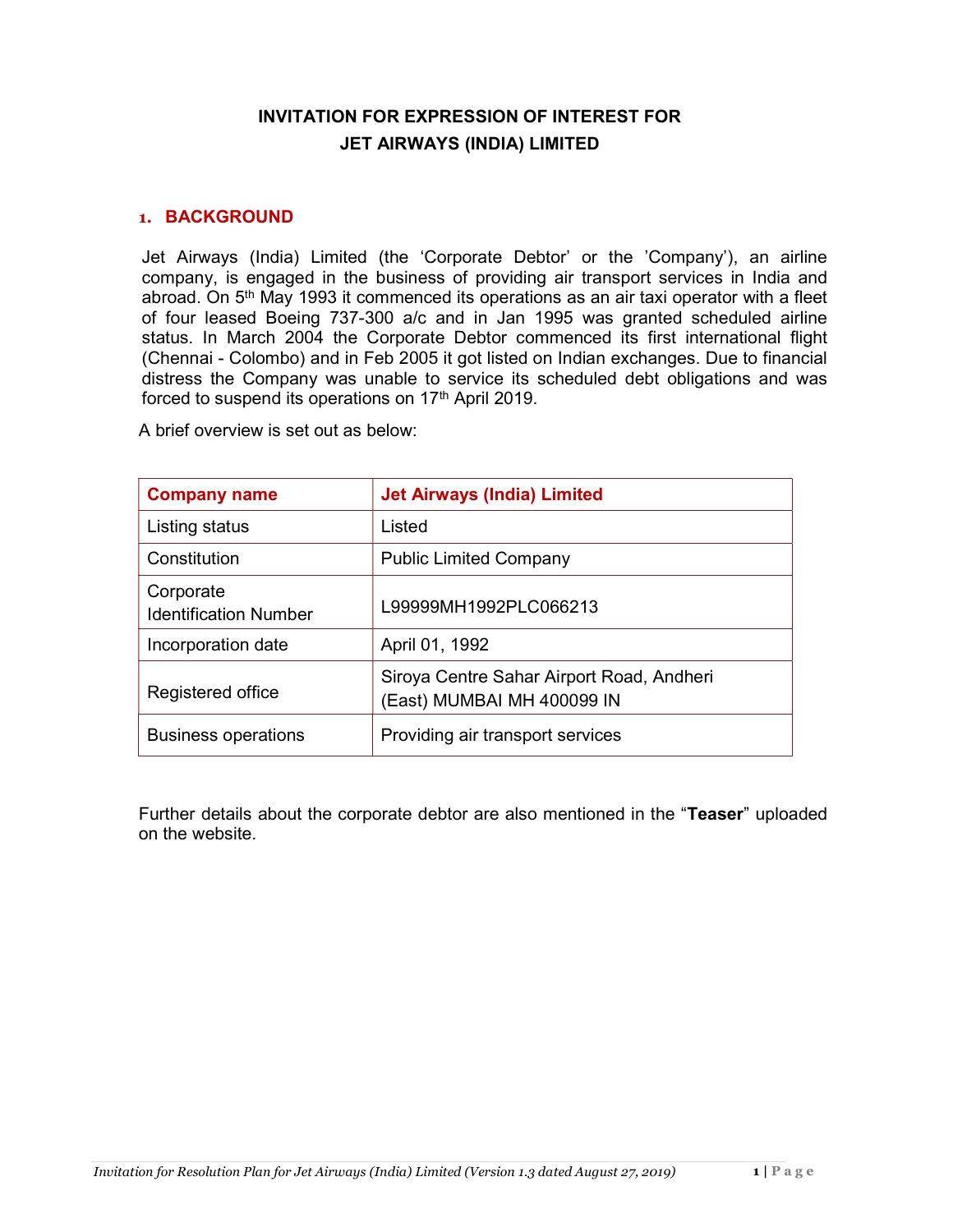The brief particulars of the invitation for Expression of Interest ("EOI"), published in accordance with regulation 36A(2) of the Insolvency and Bankruptcy Board of India (Insolvency Resolution Process For Corporate Persons) Regulations, 2016 in relation to the timelines for submission of Expression of Interest are set out below:

| <b>S. No.</b> | <b>Particulars</b>                                              | <b>Date</b>                                                      |
|---------------|-----------------------------------------------------------------|------------------------------------------------------------------|
| 1             | Insolvency Commencement Date for Jet<br>Airways (India) Limited | June 20, 2019                                                    |
| 2             | Date of publication of invitation for<br>expression of interest | 20 July, 2019<br>04 August, 2019<br>Ш.<br>27 August 2019<br>III. |
| 3             | Last date for submission of expression of<br>interest           | August 31, 2019                                                  |

## 2. TRANSACTION PROCESS

The transaction process for the Corporate Debtor as aforesaid shall follow the following steps:

- a) Submission of EoI(s) along with all relevant documents (as per formats provided in this document) by Prospective Resolution Applicants ("PRAs") (August 31, 2019)
- b) Shortlisting of eligible PRAs ("Eligible PRAs") by the Resolution Professional ("RP")
- c) Issue of provisional list of Eligible PRAs ("Provisional List") (September 03, 2019)
- d) Objections to Provisional List to be submitted (September 08, 2019)
- e) Issuance of final list of Eligible PRAs ("Final List") to the CoC (September 12, 2019)
- f) Circulation of Information Memorandum ("IM"), Evaluation Matrix ("EM") and Request for Resolution Plan ("RFP") (September 03, 2019)
- g) Payment of fees by Eligible PRAs for access to Virtual Data Room ("VDR") amounting to INR 10 lakhs + Applicable Taxes
- h) Access to VDR provided to Eligible PRAs (please refer to Annexure F for process and guidelines on VDR access and conduct of due diligence by prospective RAs).
- i) Submission of Resolution Plan(s) by RAs along with and all relevant documents to be specified in the RFP document (to be released in due course).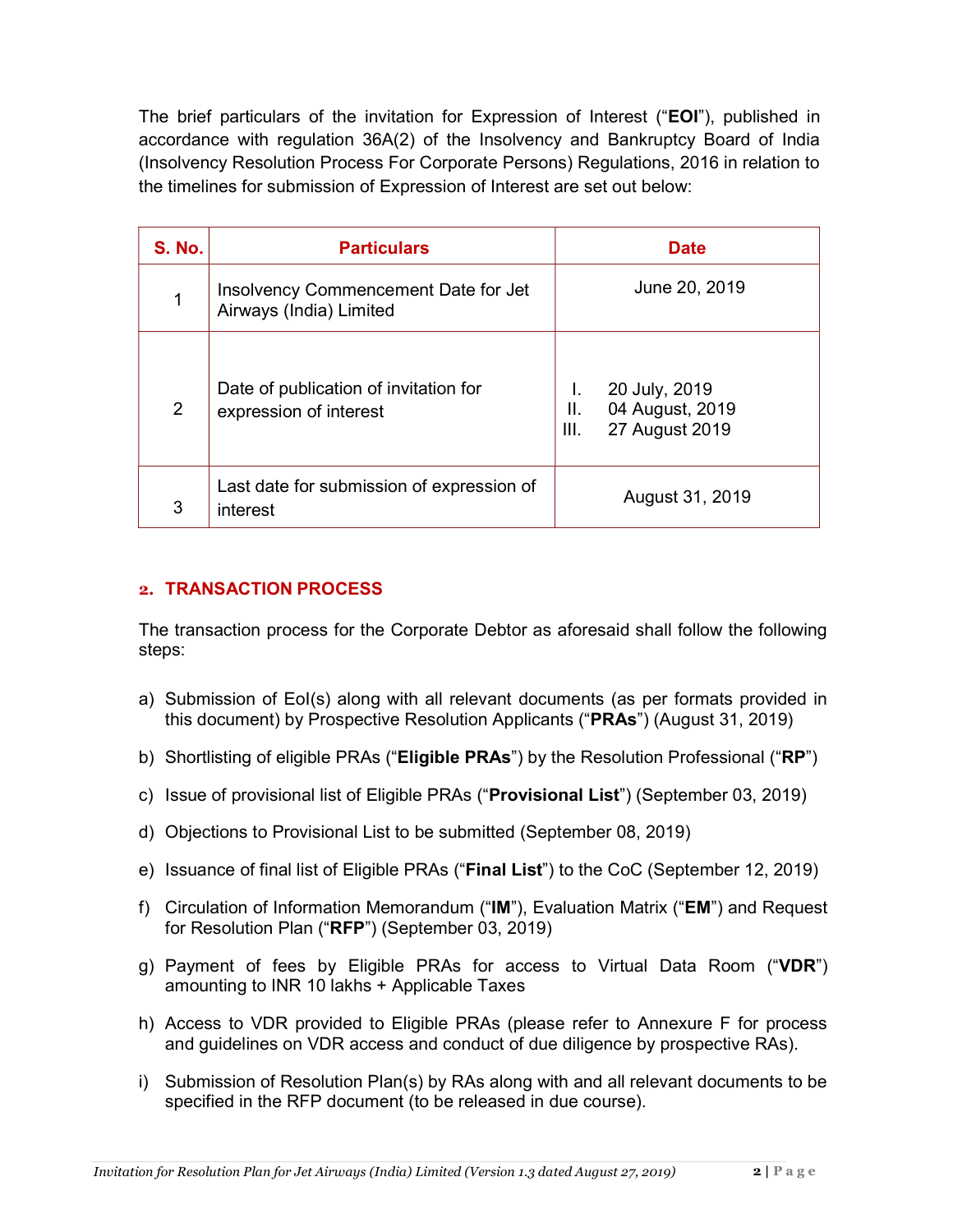#### 3. INVITATION FOR EXPRESSION OF INTEREST:

- a. EoI in the format set out in Annexure 'A' is invited in a plain sealed envelope labelled "Expression of Interest for Jet Airways (India) Limited".
- b. Applicants must meet the Eligibility Criteria set out as Annexure 'B'.
- c. Applicants must submit the EoI along with the supporting documents set out as Annexure 'C'.
- d. Applicants must submit the details set out in Annexure 'D'.
- e. Applicants must submit the power of attorney set out in 'Annexure G' in case applicants constitute a consortium.
- f. Applicants (including consortium members) must submit the undertaking set out in 'Annexure E'.
- g. A soft copy of EoI along with annexures stated above shall be mailed to: Fly.Jetairways@in.gt.com.
- h. Applicant shall submit the plain sealed envelope containing a complete set of the documents for the EoI in hard copy stated above, to the below mentioned address by speed post/ registered post or by hand delivery to an authorised representative of the resolution professional.

Ashish Chhawchharia Resolution Professional Jet Airways (India) Limited, Siroya Centre, Sahar Airport Road, Andheri (East), Mumbai – 400099

i. EoIs not fulfilling the above conditions are liable to be disqualified without any further communication.

## NOTE

- 1) The resolution professional (" $RP$ ") and the committee of creditors (" $CoC$ ") have the right to cancel or modify the process without assigning any reason and without any liability. This is not an offer document and is issued with no commitment. Applicants should regularly visit the website of the Company, http://www.jetairways.com/insolvencyproceedings/ to keep themselves updated on clarifications/ amendments/ time-extensions, if any.
- 2) The RP and the CoC reserve the right to withdraw the invitation for EoI and change or vary any part thereof at any stage and also reserve the right to disqualify any potential bidder, without assigning any reason and without incurring any liability, should it be so necessary at any stage.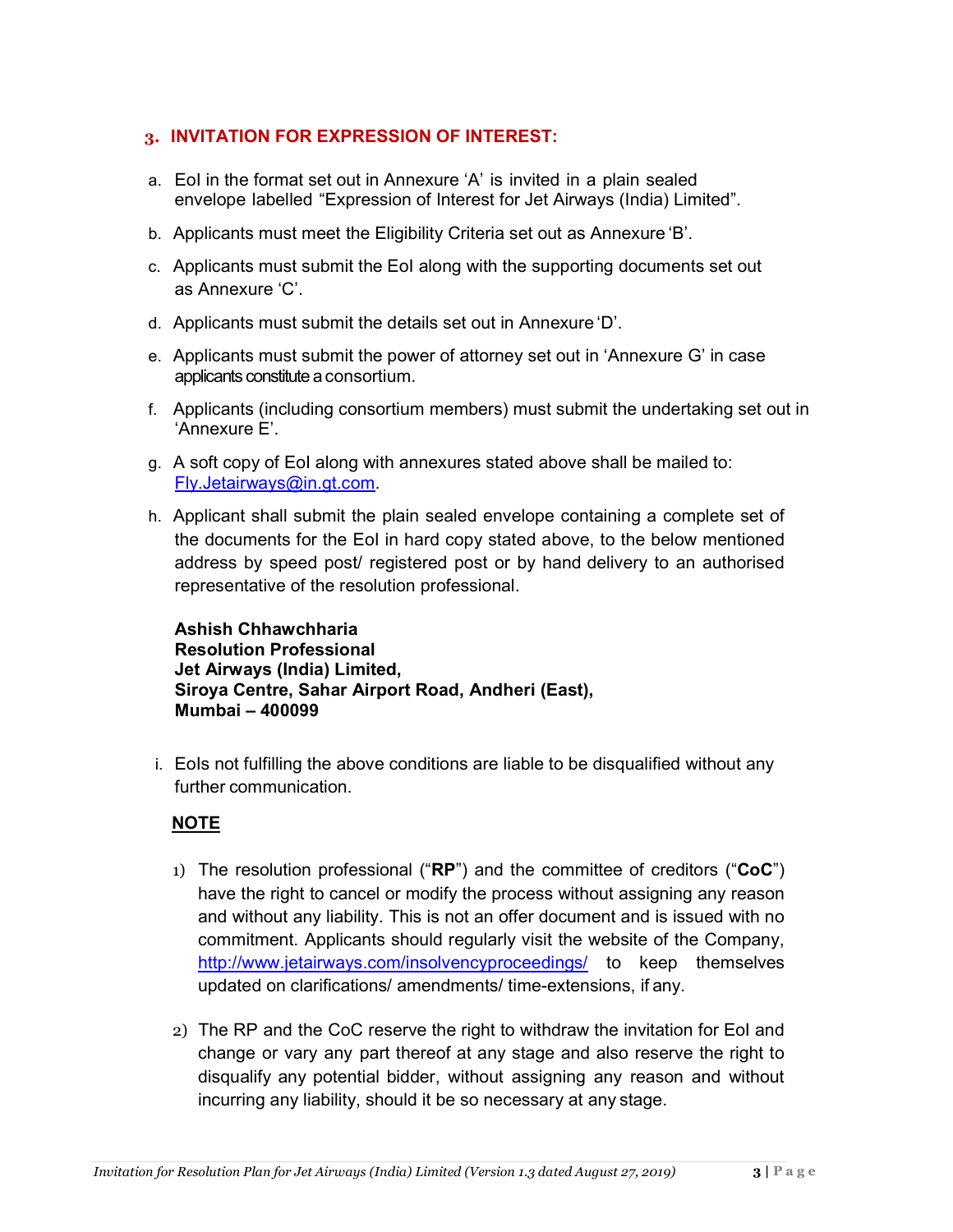- 3) No oral conversations or agreements with the RP, advisor to the RP or any official, agent or employee of the RP, the Company or any member of the CoC shall affect or modify any terms of this invitation for EoI.
- 4) Neither the PRAs nor any of representatives of the PRAs shall have any claims whatsoever against the RP or any member of the CoC or any of their directors, officials, agents, advisors or employees arising out of or relating to this invitation for EoI.
- 5) By submitting an EoI, each PRA shall be deemed to acknowledge that it has carefully read the entire invitation for EoI and has fully informed itself as to all existing conditions and limitations.

Signed/-

## Ashish Chhawchharia

Resolution Professional (IBBI/IPA-001/IP-P00294/2017-18/10538)

Email: RP.Jetairways@in.gt.com

Registered address of IP with IBBI: Grant Thornton 10C Hungerford Street, Kolkata – 700017 E: ashish.chhawchharia@in.gt.com For Jet Airways (India) Limited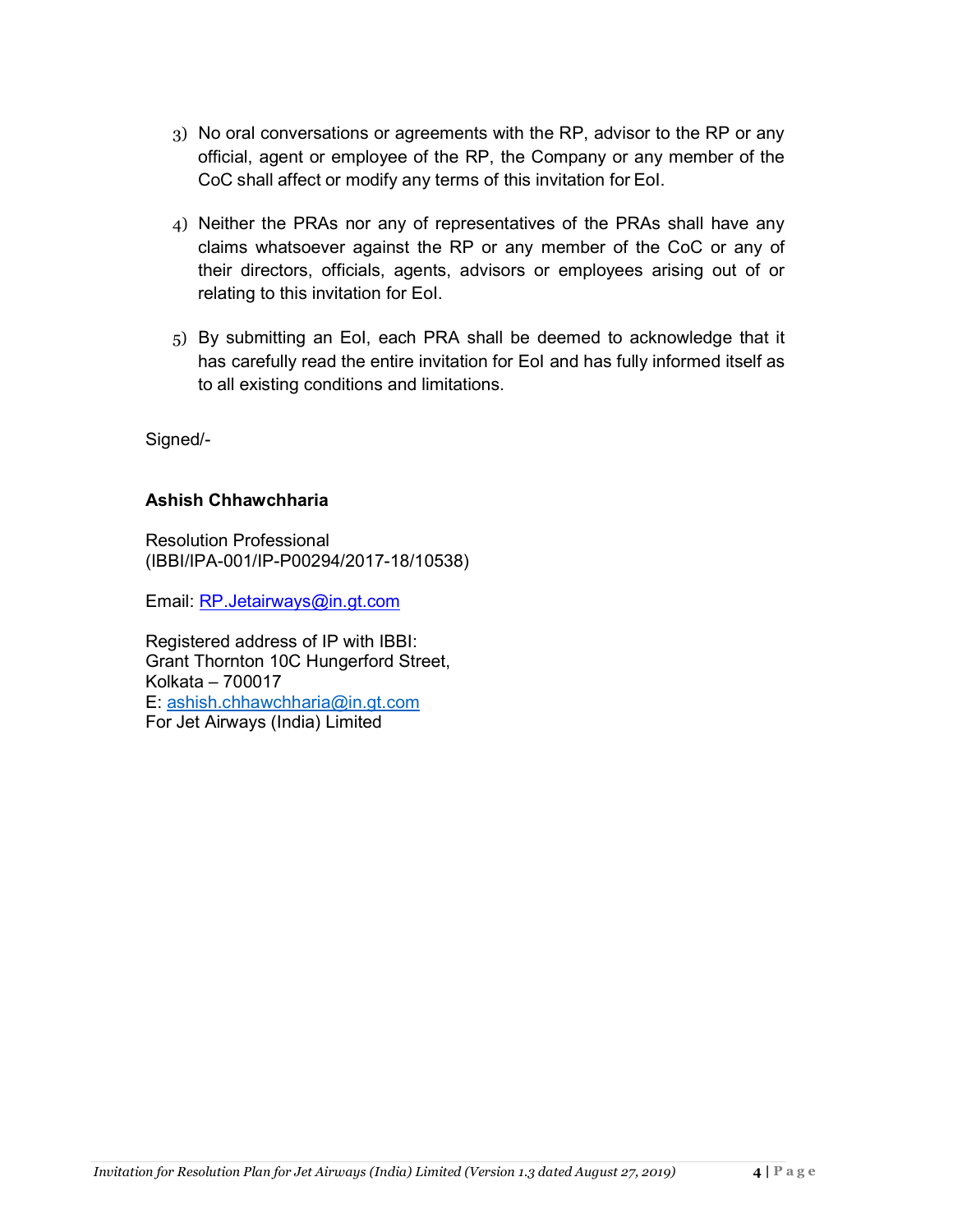## ANNEXURE A

#### Format of Expression of Interest

[On the letter head of the entity/ lead member submitting the EoI]

Date:

Ashish Chhawchharia Resolution Professional for Jet Airways (India) Limited, Siroya Centre Sahar Airport Road, Andheri (East) MUMBAI MH 400099 IN

E-mail ID: fly.Jetairways@in.gt.com

## Subject: Expression of Interest ("Eol") for submitting Resolution Plan for Jet Airways (India) Limited ("Corporate Debtor") undergoing Corporate Insolvency Resolution Process ("CIRP").

Dear Sir,

In response to the public advertisement dated July 20, 2019 ("Advertisement") inviting EoI for submission of resolution plans for the Corporate Debtor undergoing corporate insolvency resolution process as per the provisions of the Insolvency and Bankruptcy Code, 2016 ("IBC"), we confirm that we have understood the eligibility criteria mentioned in Annexure B to the invitation for EoI and meet the necessary threshold and criteria mentioned therein and submit our EoI for submission of a resolution plan for the Corporate Debtor ("Resolution Plan").

Along with our EoI, we have also provided information and documents as required under the invitation for EoI in the prescribed formats.

We further undertake that the information furnished by us in this EoI and Annexures is true, correct, complete, and accurate and we agree and acknowledge that:

- (a) the EoI and all its contents will be evaluated by the Resolution Professional ("RP") (on behalf of the Committee of Creditors ("CoC")) of the Corporate Debtor to determine our eligibility to submit a Resolution Plan;
- (b) the RP/ CoC reserve the right to determine at their sole discretion, whether or not we qualify for the submission of the proposal and may reject the EoI submitted by us without assigning any reason/without any liability whatsoever;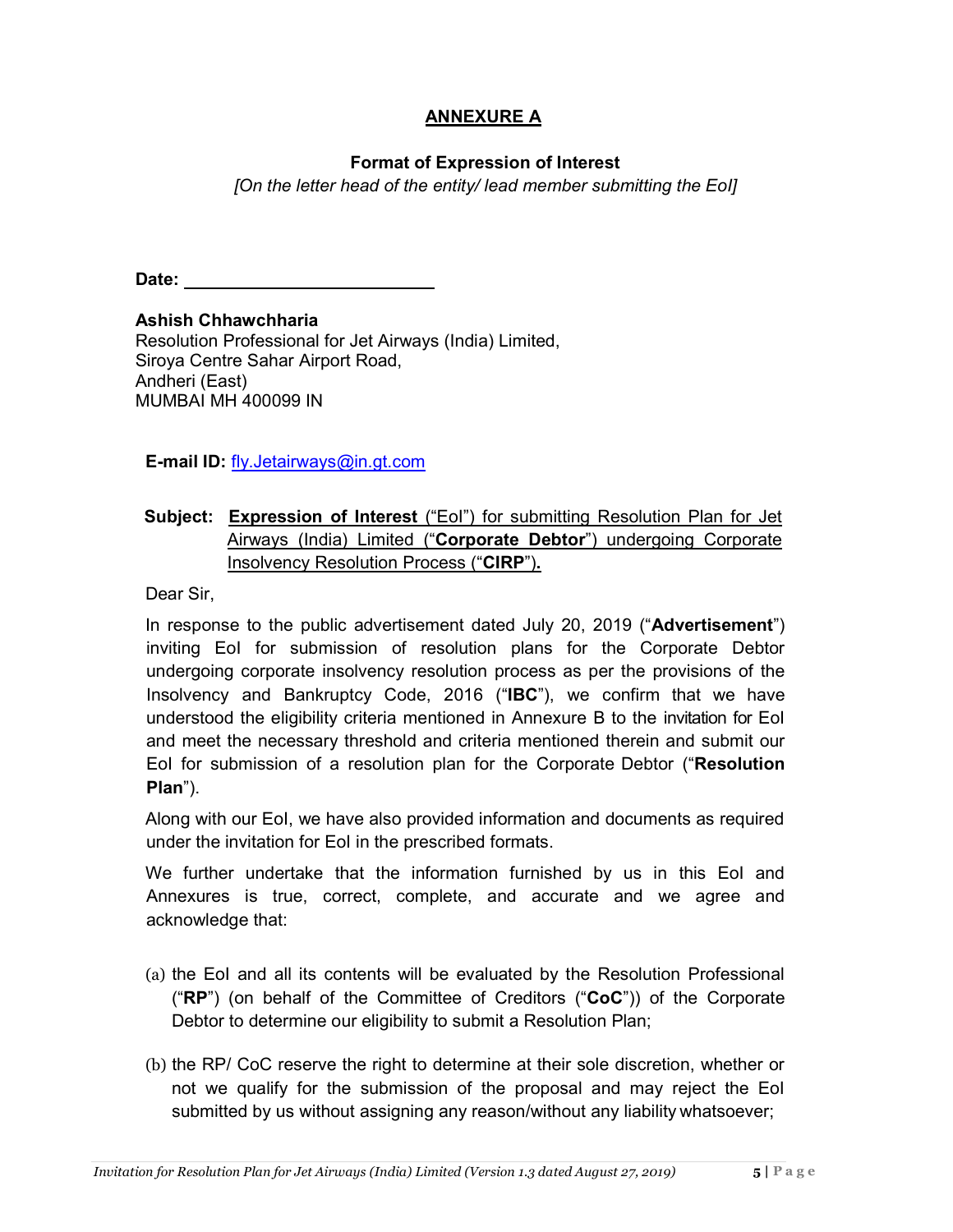- (c) the RP/ CoC reserve the right to request for additional information or clarification(s) from us for the purposes of the EoI and we shall promptly comply with such requirements. Failure to address the queries of the RP to his satisfaction or our non-responsiveness may lead to rejection of our EoI;
- (d) Meeting the qualification criteria set out in EoI alone does not automatically entitle us to participate in the process;
- (e) We will continue to meet the eligibility criteria throughout the bid process, and any material adverse change affecting our/consortium's (or any of its members) eligibility or ability to submit a Resolution Plan shall be intimated immediately;
- (f) We are not an ineligible person in terms of provisions of Section 29A of the IBC. We are a 'fit and proper' person and do not suffer from any legal disability to be a promoter entity of the Corporate Debtor under the applicable laws including listing agreements, stock exchange requirements and regulations and guidelines of the Securities and Exchange Board of India.

Yours Sincerely,

On behalf of [Insert the name of the entity submitting the EoI]

Signature:

Name of the signatory: Designation: Name of the entity: Seal/Stamp of the entity (if any)

- In case EoI is from a consortium Applicant, it shall be signed by each member of the Consortium.
- The person signing the EoI and other supporting documents should be an authorised signatory supported by necessary board resolutions/authorization letter.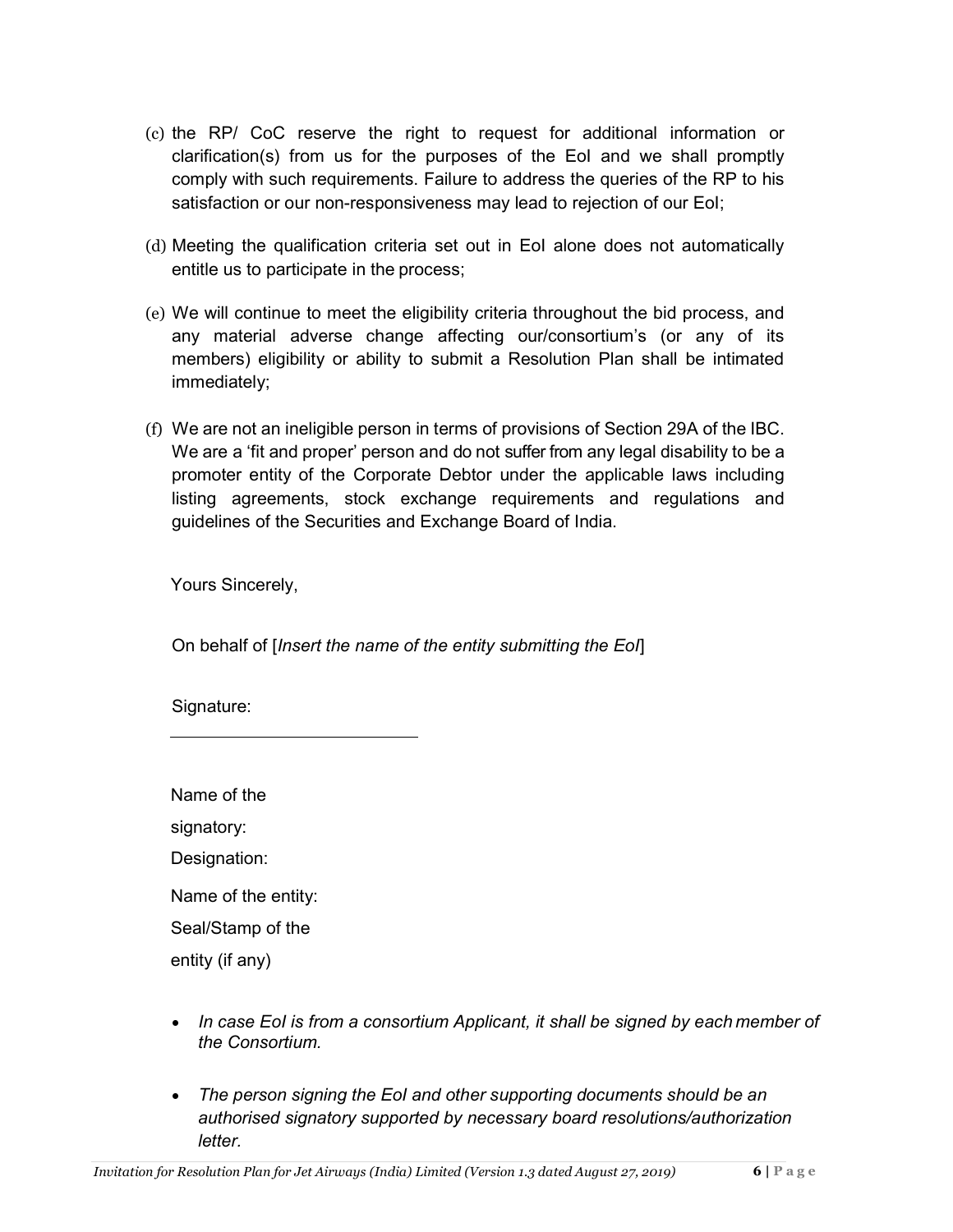## ANNEXURE B

#### Eligibility Criteria

(Set out in accordance with section 25(2)(h) of the Code)

- PRA can be strategic investors (SIs) and/or financial investors (FIs). Eligibility criteria for both SI and FI have been detailed below. FIs may include financial entities such as private equity funds, investment funds, or other pooled investment vehicles. Please note that this is an indicative list and is not exhaustive and has been presented for illustration purposes only.
- A PRA must demonstrate the criteria (the "Qualification Criteria"):
	- (i) In the event PRA is not a Consortium:
		- A. If the PRA is an SI, it must have:
			- a minimum Net Worth<sup>1</sup> INR 10,00,00,00,000 (Indian Rupees One Thousand Crore) in the immediately preceding financial year;
				- OR
			- funds available for investment/deployment in Indian companies or Indian assets of INR 10,00,00,00,000 (Indian Rupees One Thousand Crore) or more in the immediately preceding completed financial year
		- B. If the PRA is FI, then it must have:
			- Minimum Asset Under Management (AUM) of INR 20,00,00,00,000 (Indian Rupees Two Thousand Crore) in the immediately preceding completed financial year; OR
				- Committed funds available for investment/deployment in Indian companies or Indian assets of INR 10,00,00,00,000 (Indian Rupees One Thousand Crore or more in the immediately preceding completed financial year.
	- (ii) In the event the PRA is a Consortium, it should fulfil the following requirements:
		- A. The consortium would be required to have a lead consortium member identified upfront which shall be the entity with the single largest equity participation in the consortium with authority to bind, represent and take decisions on behalf of the Consortium.
		- B. In the event the consortium is made up of body corporates, the net worth of the consortium shall be calculated as the weighted average of the net worth of the individual members (value of any negative parameter shall be considered as nil). Provided that only such portion

-

<sup>1</sup> Net worth = (paid up equity share capital) + (reserves & surplus) – (revaluation reserves) – (intangible assets) – (miscellaneous expenditure to the extent not written off & carry forward losses) based on consolidated financials at PRA's Level.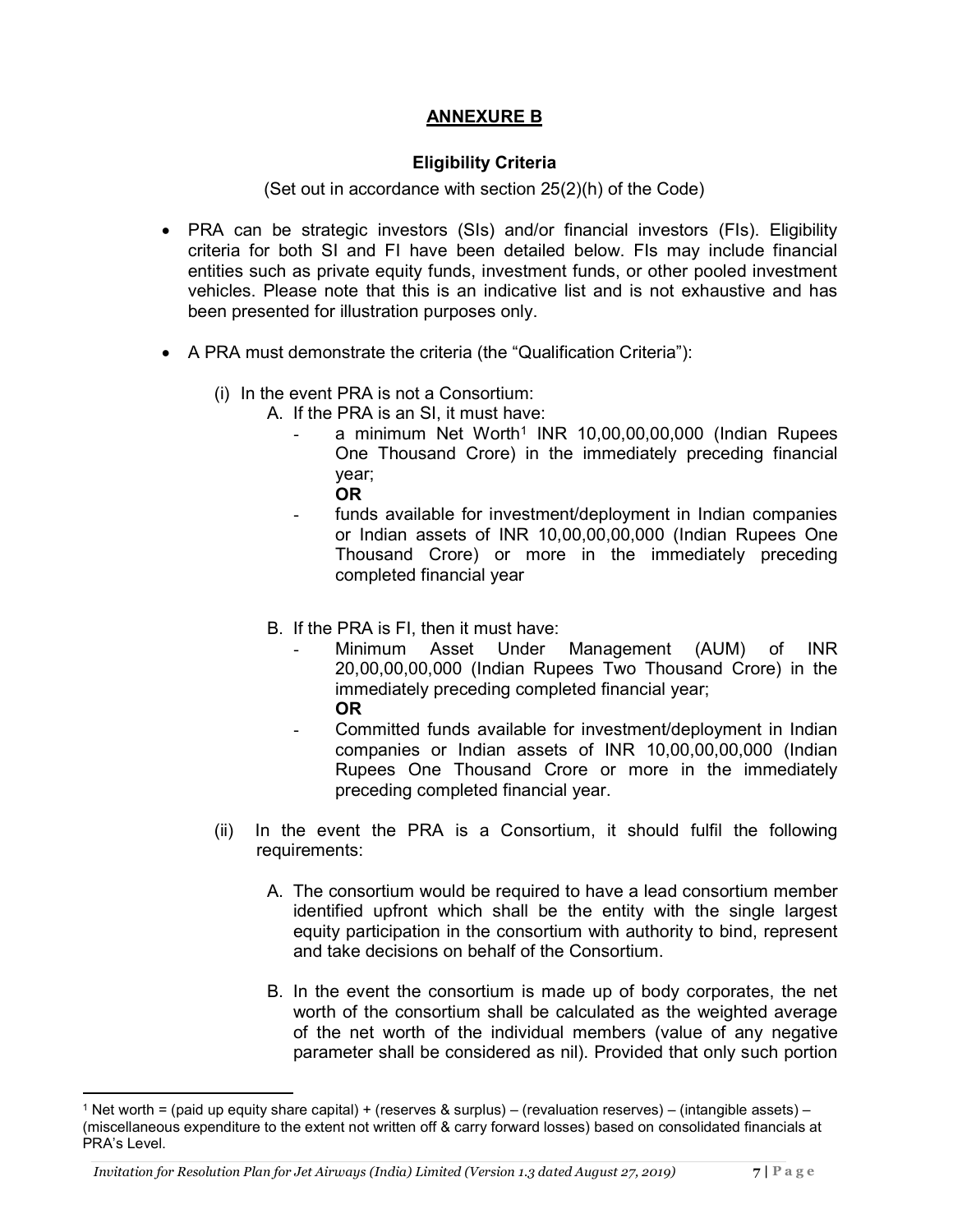of their net worth as is proportionate to their shareholding in the consortium will be considered towards the qualification criteria under the EOI.

- C. In the event the consortium is made up of FIs the minimum AUM of consortium shall be calculated as weighted average of individual member's AUM or committed funds available for investment/deployment in Indian companies. Provided that only such portion of their AUM/committed funds as is proportionate to their shareholding in the consortium will be considered towards the qualification criteria under the EOI.
- D. In the event the consortium includes a combination of SIs and FIs the qualifying criteria applicable to the lead member shall be applied based on weighted share of members of the Lead members' category i.e. either SIs or FIs.
- E. In the event the lead consortium member is not in a position to enlist the other consortium members, then the lead consortium member shall be considered to be the sole PRA for the purpose of determining eligibility under the EoI.
- F. Any SI/FI can participate in only 1 (one) consortium or can submit only 1 (one) EOI.
- All the members of the consortium shall be jointly and severally responsible for legal compliance and compliance with the terms of the invitation for EoI, the RFP and the Resolution Plan.
- RP & CoC reserve the right to request further information for the purpose of determining eligibility and qualification of PRAs at any stage.
- Any entity which has been barred by the Central/ State Government/Ministry of Civil Aviation /Directorate General of Civil Aviation, or any entity acting jointly or in concert or controlled by them, from operating or engaging in the business of providing air transport services, as on the date of submission of the EOI, would not be eligible to submit the EOI, either individually or as member of a Consortium and if any such prohibition is imposed after the submission of the EoI, then such PRA shall be disqualified.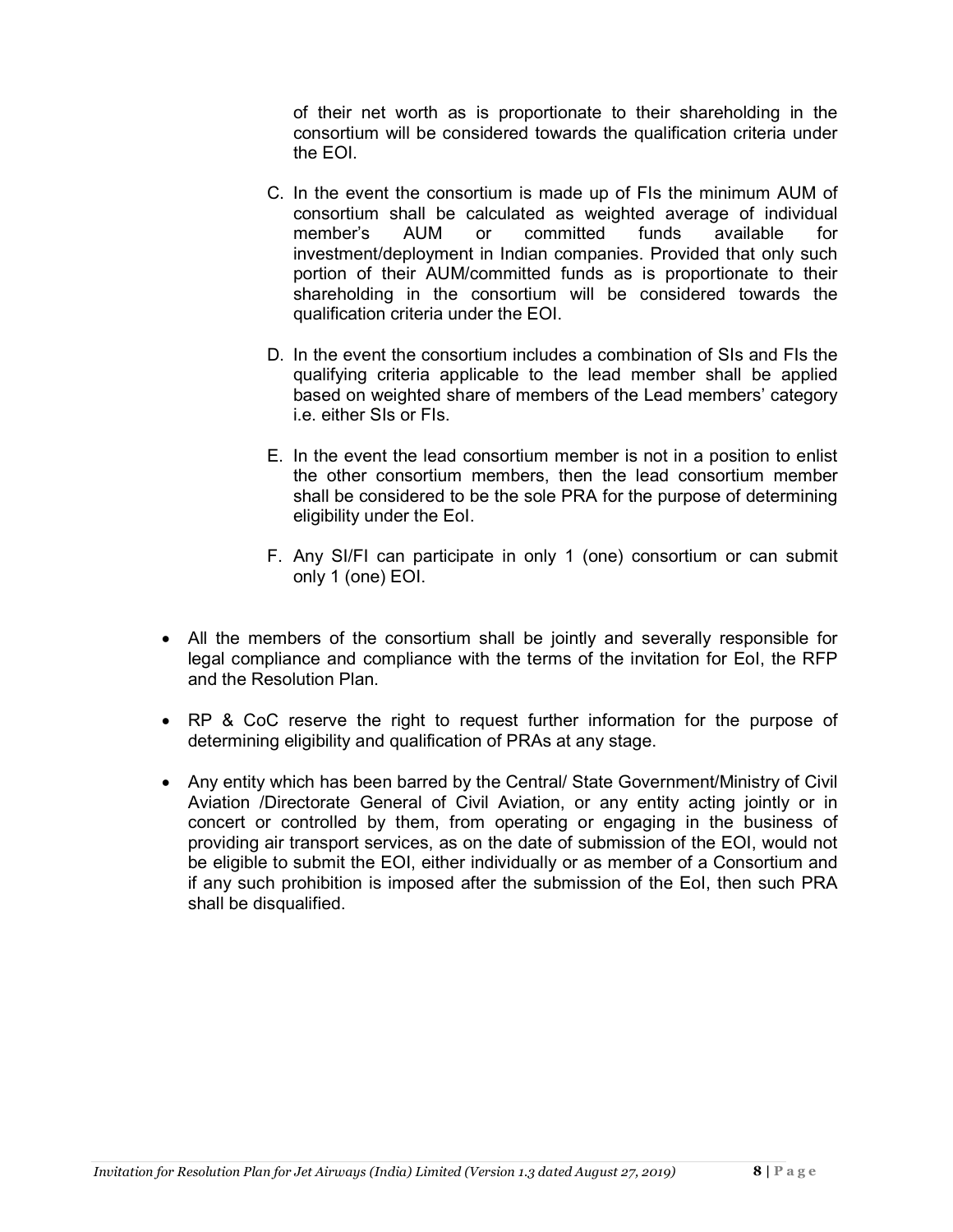#### ANNEXURE C

#### Documents to be submitted along with EoI

|    | <b>Strategic Investor</b>                                                                                                                                                                                                                                | <b>Financial Investor</b>                                                                                                                                                                                                                                                                      |
|----|----------------------------------------------------------------------------------------------------------------------------------------------------------------------------------------------------------------------------------------------------------|------------------------------------------------------------------------------------------------------------------------------------------------------------------------------------------------------------------------------------------------------------------------------------------------|
| 1. | Profile of the PRA (As per<br>Annexure D)                                                                                                                                                                                                                | Profile of the PRA(As per Annexure<br>D)                                                                                                                                                                                                                                                       |
| 2. | Copies of Certificate of<br>Incorporation/ Registration and<br><b>Constitutional Documents (such as</b><br>Memorandum of Association, Article<br>of Association)                                                                                         | Copies of Certificate of<br>Incorporation/ Registration and<br><b>Constitutional Documents (such as</b><br>Memorandum of Association, Article<br>of Association)                                                                                                                               |
| 3. | Audited financial statement at the<br>end of the immediately preceding<br>completed financial year, but not<br>earlier than March 31, 2018                                                                                                               | Audited financial statement at the<br>end of the immediately<br>preceding<br>completed financial year, but not<br>earlier than March 31, 2018                                                                                                                                                  |
| 4. | Certificate from Statutory Auditor or<br><b>Chartered Accountant or Company</b><br>Secretary or equivalent in the<br>jurisdiction of<br>incorporation/registration of the<br>entity certifying tangible net worth<br>as at end of last 3 financial years | Certificate from Statutory Auditor or<br><b>Chartered Accountant or Company</b><br>Secretary or equivalent in the<br>jurisdiction of incorporation of the<br>entity certifying AUM as at end of<br>last 3 financial years and committed<br>funds not earlier than as at 31st<br>December 2018. |
| 5. | Undertaking<br>duly<br>executed<br>on<br>stamp paper (As per Annexure E)                                                                                                                                                                                 | Undertaking<br>duly<br>executed<br>on<br>stamp paper (as per Annexure E)                                                                                                                                                                                                                       |
| 6. | Affidavit by each SI confirming that<br>ineligible<br>entity is<br>not<br>the<br>to<br>the<br>participate<br>in<br>corporate<br>insolvency resolution process under<br>section 29A of the Code.                                                          | Affidavit by each FI confirming that<br>entity<br>the<br>is<br>not<br>ineligible<br>to<br>participate<br>the<br>in<br>corporate<br>insolvency resolution process under<br>section 29A of the Code.                                                                                             |

#### In case of a consortium:

- Power of attorney in the form set out in Annexure G must be submitted in case of a consortium
- The above documents including certificates are required for each of the consortium members.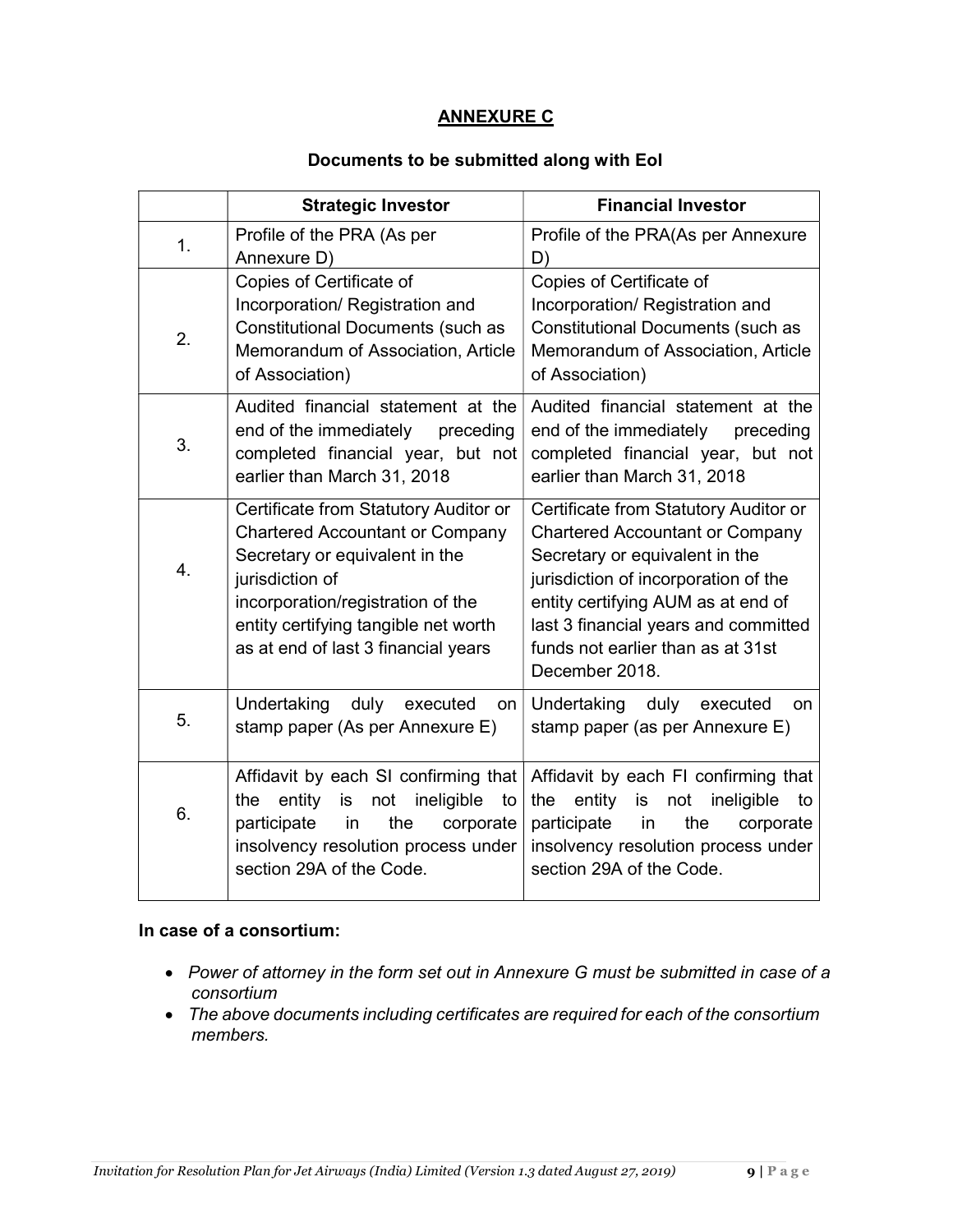## ANNEXURE D

## Details of Potential Resolution Applicant

[Note: In case of consortium, the details set out below are to be provided for each of the members]

#### 1. Name and address:

- a. Name of the firm/ company/ organisation/partnership sole individual:
- b. Address:
- c. Telephone No:
- d. Fax:
- e. Email:

#### 2. Date of Establishment/ Date of Birth (for sole individual):

3. Core Area of Expertise:

#### 4. Contact Person:

- a. Name:
- b. Designation:
- c. Telephone No:
- d. Email:

#### 5. Experience of the Company in the relevant sector.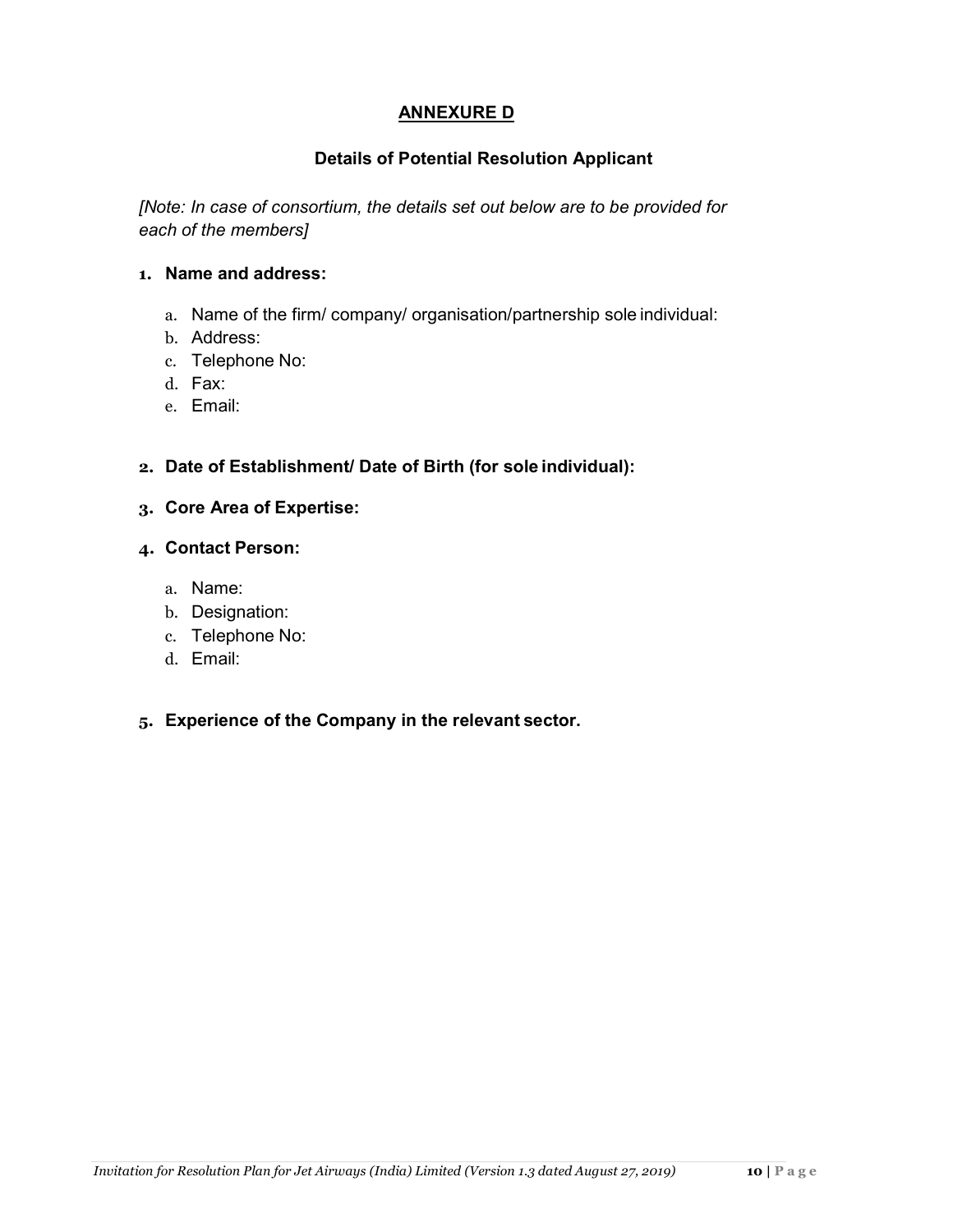## ANNEXURE E

## UNDERTAKING BY RESOLUTION APPLICANT<sup>2</sup>

To,

# Ashish Chhawchharia

Siroya Centre Sahar Airport Road, Andheri (East) MUMBAI MH 400099 IN

## (the "Resolution Professional")

Dear Sir,

-

- Sub: Resolution Applicant's undertaking in relation to the invitation for expression of interest ("Invitation for Eol") by the Resolution Professional published on 20 July, 2019 pursuant to the Insolvency and Bankruptcy Code of 2016 ("Code") and the process prescribed thereunder ("Resolution Process")
- 1. We, [Insert name of the Resolution Applicant] ("Resolution Applicant"), refer to the Invitation for EoI and our expression of interest pursuant to the same dated [], 2019 ("EoI") and provide our unconditional acceptance of the terms and conditions set out in Invitation for EoI as amended from time to time in accordance with the procedure set out under the Code. Further and in relation to the said invitation for EoI and the requirements as set out in the Code, the Resolution Applicant undertakes, agrees and acknowledges that the Resolution Applicant (collectively, the "Undertaking"):
	- (a) meets the criteria specified by the committee of creditors under clause (h) of sub- section (2) of Section 25 of the Code;
	- (b) is not ineligible to participate in the Resolution Process under the provisions of Section 29A of the Code;
	- (c) shall upon any potential or actual contravention of any of the provisions of the Code or the IBC IRP Regulations, including any ineligibility or disqualification under the Resolution Process, immediately intimate the Resolution Professional of the same;
	- (d) has submitted interest in the EoI and other requisite information strictly as per the format prescribed in the Invitation for EoI, without any deviations or conditions and without setting out any assumptions or notes qualifying the invitation for EoI;

<sup>2</sup> If the EoI is by a consortium, each member of the consortium must submit this undertaking.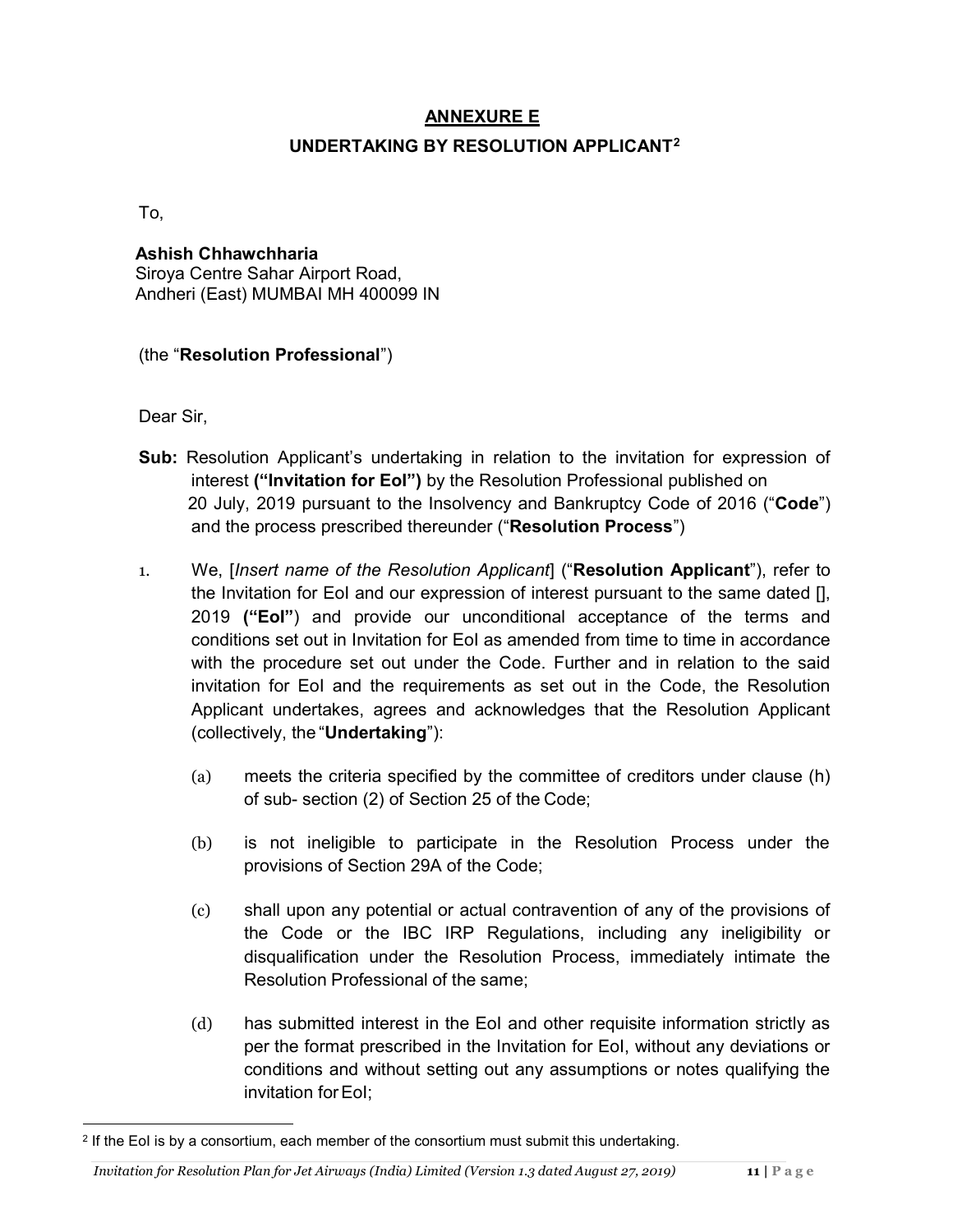- (e) has provided all information and data during this Resolution Process, in a manner that is true, correct, accurate and complete and no such information, data or statement provided by the Resolution Applicant is inaccurate or misleading in any manner; and
- (f) shall maintain confidentiality of the information received as a part of the Resolution Process and shall not use such information to cause any undue gain or undue loss to itself or any other person and shall comply with the requirements under sub-section (2) of Section 29 of the Code.
- 2. In addition to the undertaking set out under clause 1 (e) above, the Resolution Applicant confirms that all the confirmations, declarations and representations made in the EoI are valid as on the date of this Undertaking and acknowledge that the discovery of any false information or record at any time will render the Resolution Applicant ineligible under the Resolution Process and liable to forfeit any refundable deposit and attract penal action under the Code.

Thank you.

Yours sincerely,

……………………………………..

Rubber stamp/seal (if any) of the Resolution Applicant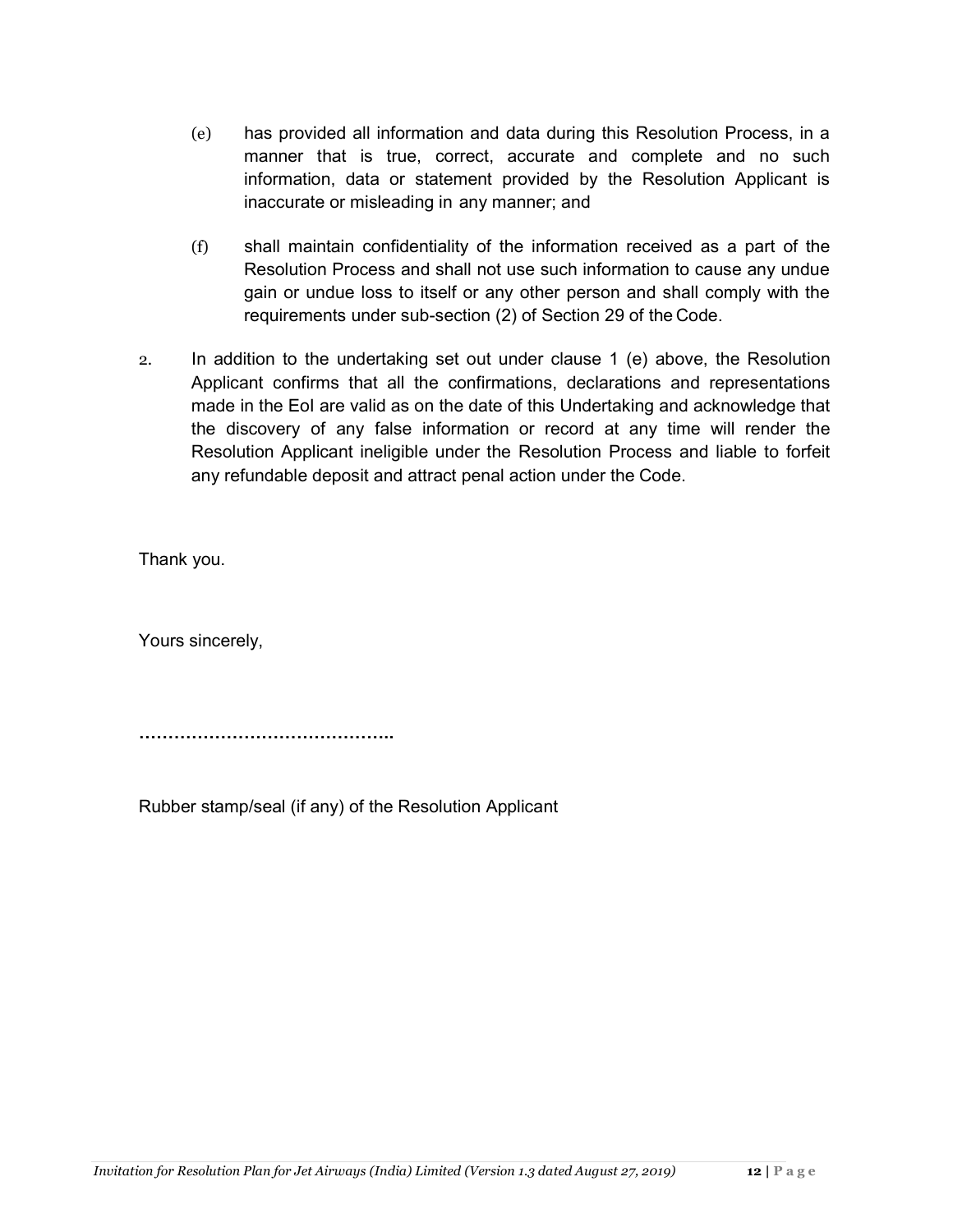## ANNEXURE F

## Process and Guidelines on Virtual Data Room (VDR) access and Due Diligence

 The Eligible PRAs will be required to pay a one-time VDR access fees of INR 10 lacs (Ten lakhs) + Applicable Taxes thereon ("VDR Fee"). The fee must be paid to gain access to the VDR for conducting their due diligence, and the same can be paid by drawing Demand Drafts payable in Mumbai favouring Jet Airways (India) Limited or by NEFT/RTGS (bank details for remittance provided below):

> IFSC Code SBIN0004791 Beneficiary a/c no. 36035234455

- If the Eligible PRAs do not appear in the Final List, then the VDR Fee shall be returned, unless the reason for their exclusion from the Final List is on account of their misrepresentation, fraud or ineligibility under section 29A of the Code.
- The PRAs need to provide details of email ids (maximum five email ids) to which the VDR access may be granted. Details for authorisation can be sent on RP.Jetairways@IN.GT.COM to the Resolution Professional.
- The PRAs will be given access to the information and documents related to the Corporate Debtor for a defined period. Presently, it is envisaged that the site inspections and duediligence by the PRAs should be completed before October 14, 2019.
- The shortlisted prospective RAs can visit and inspect the assets/project sites/Office of the corporate debtor between 10am to 6pm from Monday to Saturday after confirming with the Resolution Professional and request for the same needs to be given via email RP.Jetairways@IN.GT.COM at least 48 hours in advance to the Resolution Professional.
- For site-visits, a maximum of 5 representatives of the prospective RAs are permitted on each visit. Further, all transportation / accommodation / lodging expenses and any other associated costs of due-diligence or inspection will be borne by the shortlisted prospective RAs.
- The information in this document and the VDR along with all other documents provided to the Prospective RAs has been collated for the preliminary reference of the recipients in making their own evaluation of the corporate debtor and does not purport to be accurate, comprehensive or complete. All information provided herein and/or disclosed pursuant to the terms hereof has been provided by the Corporate Debtor and has not been independently verified. All recipients should conduct their own diligence, investigation and analysis of the Corporate debtor and the data set forth in the VDR and otherwise provided. While the information has been prepared in good faith, no representation or warranty, express or implied, is or will be made and no responsibility or liability is or will be accepted by the Resolution Professional, its professional advisors, the Corporate debtor or by any of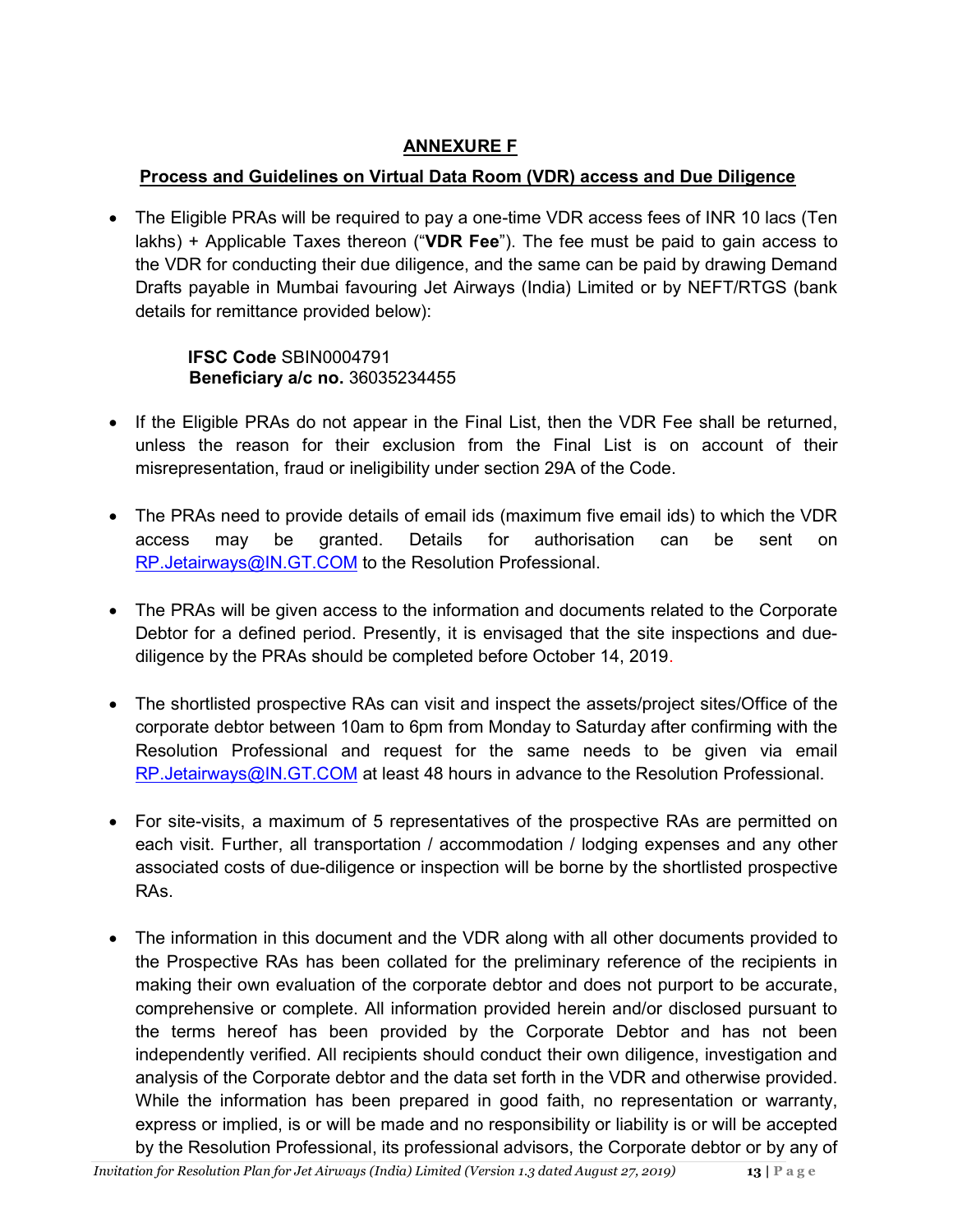its officers, employees or agents and/or the Committee of Creditors in relation to the accuracy, fairness, authenticity or completeness of this document or any other written or oral information made available to any interested party or its advisers and any such liability is expressly disclaimed.

- All information regarding the past performance of the Corporate Debtor is not a guide for future performance. Forward-looking statements in this document/RFP or any other document in the VDR, if any, are not predictions and may be subject to change without notice. Actual results may differ materially from these forward-looking statements due to various factors. In so far as the information contained in the VDR includes current or historical information, the accuracy, authenticity, correctness, fairness, and completeness of such information cannot be guaranteed. This document has not been approved and will or may not be reviewed or approved by any statutory or regulatory authority in India or by any stock exchange in India or any other jurisdiction. This document is not all inclusive and does not contain all of the information that the recipient may consider material for the purpose of the Proposed Transaction.
- The recipient acknowledges that it will be solely responsible for its own assessment of the market and the market position of the corporate debtor and that it will conduct its own analysis and be solely responsible for forming its own view of the potential future performance of the business of the corporate debtor.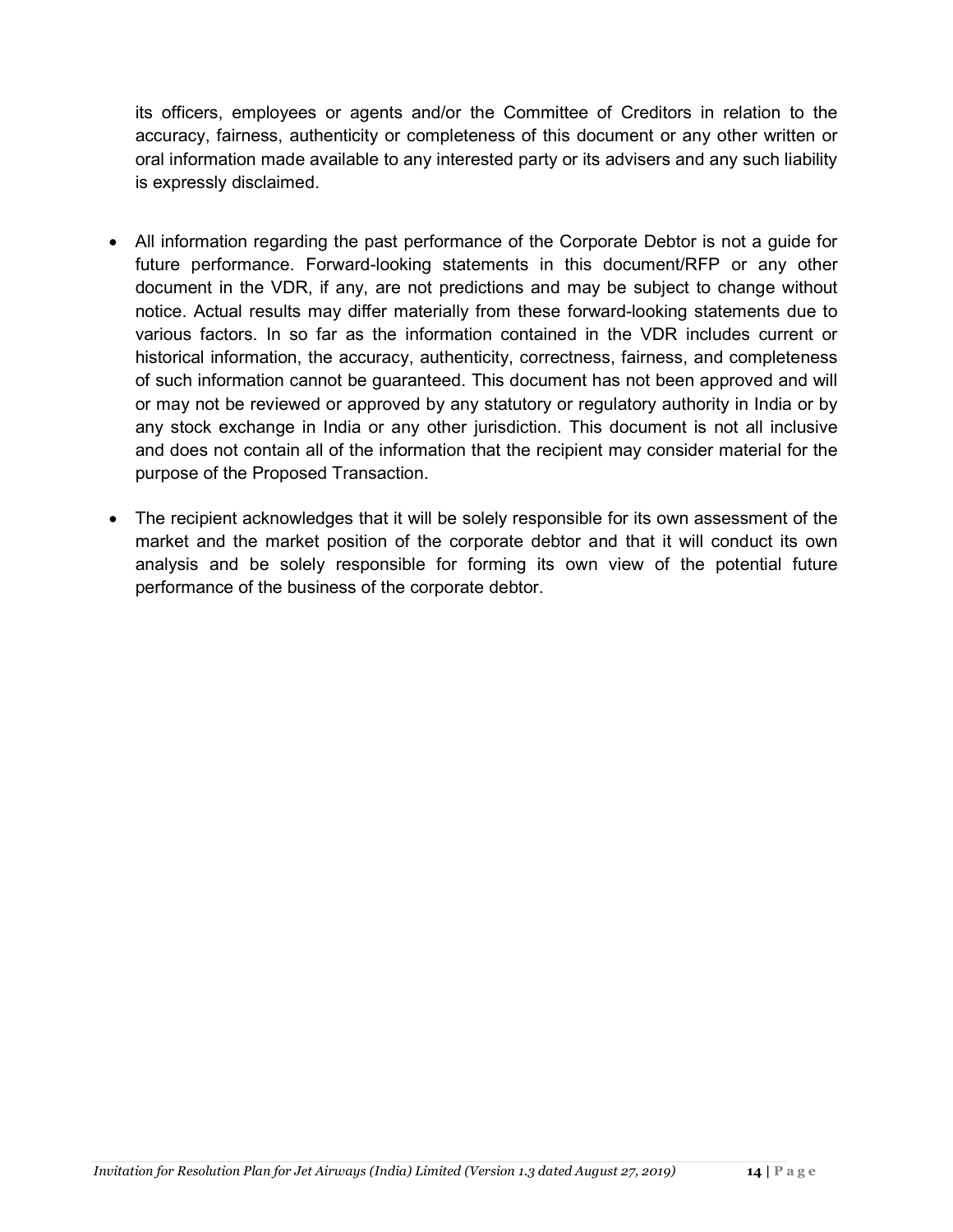#### ANNEXURE G

#### POWER OF ATTORNEY FOR NOMINATION OF LEAD CONSORTIUM MEMBER

(Note: To be on non-judicial stamp paper of appropriate value as per applicable law relevant to place of execution. Where the entity providing Power of Attorney is in jurisdictions outside India, kindly provide appropriate opinion on enforceability in India, and the relevant jurisdictions.)

Whereas, ………………………, ……………………..., ……………………... and ……………………..., (collectively the "Consortium") being Members of the Consortium are interested submitting an Expressions of Interest ("EoI") for the submission of resolution plan under corporate insolvency resolution process ("CIRP") for Jet Airways (India) Ltd. (the "Corporate Debtor"); and

Whereas, it is necessary for the Members of the Consortium to designate one of entities as the Lead Consortium Member with all necessary power and authority to do for and on behalf of the Consortium, all acts, deeds and things as may be necessary in connection with or incidental to the submission of EoI for the submission of resolution plan under CIRP for the Corporate Debtor.

Know all persons by these presents, We M/s …………………... having our registered office at ………………………, M/s.………………………, having our registered office at ………………………, M/s. …………………….., having our registered office at …………………….., and M/s…………………….., having our registered office at …………………….., (hereinafter collectively referred to as the "Consortium Members") do hereby irrevocably designate, nominate, constitute, appoint and authorize [M/s] ………………………………………………… having its registered office at ………………………., being one of the members of the consortium as the Lead Consortium Members and true and lawful attorney of the consortium (hereinafter referred to as the "**Attorney**") and hereby irrevocably authorise the Attorney to do on our behalf and on behalf of the consortium, all or any of such acts, deeds or things as may be necessary in connection with or incidental to the submission of the EoI and participation in the CIRP of the Corporate Debtor or any other document as may be required under or pursuant to the EoI, including but not limited to signing and submission of the EoI and all other documents in relation to EoI including but not limited to undertakings, letters, certificates, acceptances, clarification, or any other deeds or documents that the resolution professional may require and generally to represent the Consortium in its dealings with the resolution professional and the committee of creditors or any person, in all matters in connection with or relating to or arising out of the EoI or the CIRP.

We hereby ratify all acts, deeds and things done or to be done by our said attorney pursuant to this Power of Attorney and that all acts, deeds and things done by our aforesaid Attorney shall be binding on us and shall always be deemed to have been done by us.

All the terms used herein but not defined shall have the meaning ascribed to such terms under the Expression of Interest.

In witness where of we the Members of the Consortium above named have executed this power of attorney on this …………………. Day of ………. 2019.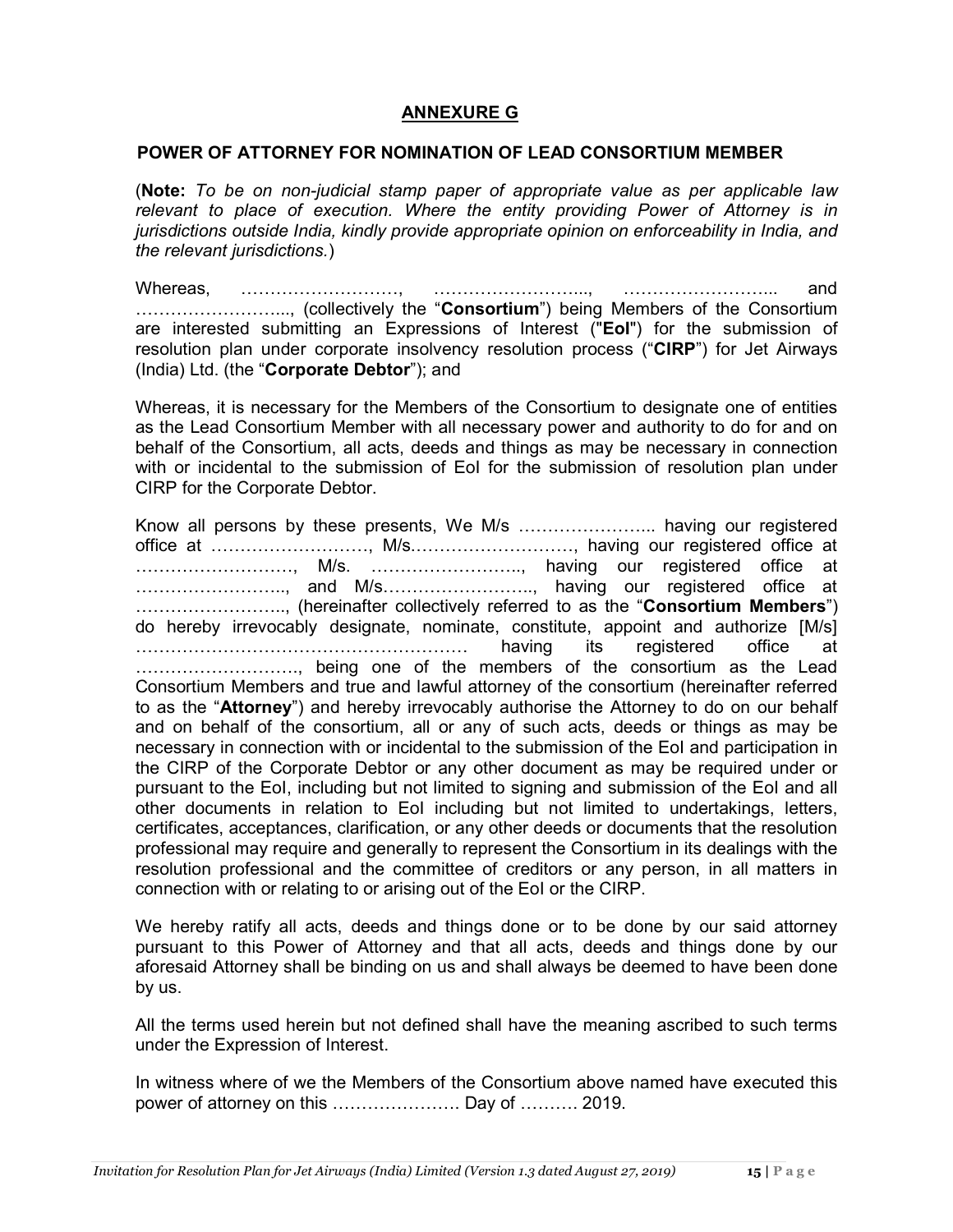Signed by the within named

[Insert the name of the executant entity]

through the hand of

……………………………………………

(Name, designation and address of the executant)

Duly authorised by the board of [insert name of the executant entity] to issue such Power of Attorney

Dated this ………………………. day of ………

Accepted

…………………………………………

Signature of Attorney

(Name, designation and address of the Attorney)

……………………………………………

Signature and stamp of Notary of the place of execution or such other requirements as may be relevant in the jurisdiction of incorporation of the entity.

Attested

|            | (Common seal of  has been affixed in my/our presence pursuant to Board of       |  |  |  |  |  |  |
|------------|---------------------------------------------------------------------------------|--|--|--|--|--|--|
|            | Director's Resolution datedpassed by the board of the entity providing power of |  |  |  |  |  |  |
| attorney.) |                                                                                 |  |  |  |  |  |  |

the Consortium)

WITNESS:

|               | (Signature)                                      |
|---------------|--------------------------------------------------|
|               |                                                  |
|               |                                                  |
| $\mathcal{P}$ |                                                  |
|               | (Signature)                                      |
|               |                                                  |
|               |                                                  |
|               | (To be executed and signed by all the Members of |